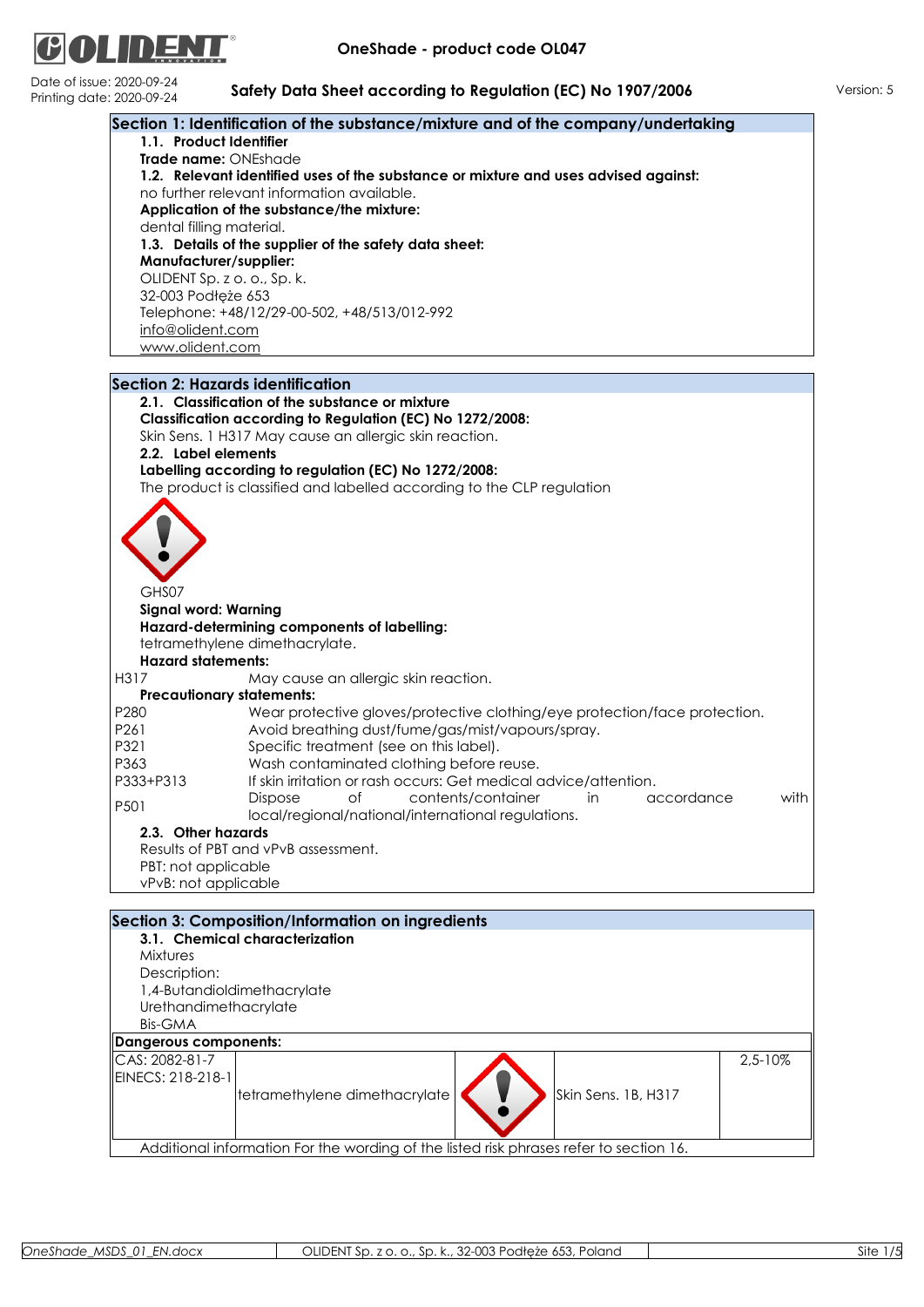

Date of issue: 2020-09-24

| <b>Section 4: First aid measures</b>                                                                      |
|-----------------------------------------------------------------------------------------------------------|
| 4.1. Description of first aid measures                                                                    |
| General information - no special measures required.                                                       |
| <b>After inhalation</b>                                                                                   |
| Supply fresh air; consult doctor in case of complaints.                                                   |
| After skin contact                                                                                        |
| Immediately wash with water and soap and rinse thoroughly. If skin irritation continues, consult a        |
| doctor.                                                                                                   |
| After eye contact                                                                                         |
| Rinse opened eye for several minutes under running water. Then consult a doctor.                          |
| <b>After swallowing</b>                                                                                   |
| Do not induce vomiting; call for medical help immediately.                                                |
| 4.2. Most important symptoms and effects, both acute and delayed                                          |
| No further relevant information available.                                                                |
| 4.3. Indication of any immediate medical attention and special treatment needed                           |
| No further relevant information available.                                                                |
|                                                                                                           |
| <b>Section 5: Fire fighting measures</b>                                                                  |
| 5.1. Extinguishing media                                                                                  |
| Suitable extinguishing agents:                                                                            |
| Foam.                                                                                                     |
| Unsuitable extinguishing agents:                                                                          |
| Water haze                                                                                                |
| Carbon dioxide                                                                                            |
| For safety reasons unsuitable extinguishing agents water with full jet                                    |
| 5.2. Special hazards arising from the substance or mixture                                                |
| No further relevant information available.                                                                |
| 5.3. Advice for fire-fighters<br>Protective equipment: wear self-contained respiratory protective device. |
|                                                                                                           |
| Section 6: Accidental release measures                                                                    |
| 6.1. Personal precautions, protective equipment and emergency procedures                                  |
| Not required.                                                                                             |
| 6.2. Environmental precautions                                                                            |
| Do not allow to enter sewers/ surface or ground water.                                                    |
| 6.3. Methods and material for containment and cleaning up                                                 |
| Absorb with liquid-binding material (sand, diatomite, acid binders, universal binders, sawdust).          |
| 6.4. Reference to other sections                                                                          |
| No danaerous substances are released.                                                                     |
| See Section 7 for information on safe handling                                                            |
| See Section 8 for information on personal protection equipment.                                           |
| See Section 13 for disposal information.                                                                  |
|                                                                                                           |
| Section 7: Handling and storage                                                                           |
| 7.1. Precautions for safe handling                                                                        |
| Keep receptacles tightly sealed.                                                                          |
| Information about fire - and explosion protection:                                                        |
| Keep ignition sources away - do not smoke. Protect against electrostatic charges.                         |
| 7.2. Conditions for safe storage, including any incompatibilities                                         |
| Storage:                                                                                                  |
| Requirements to be met by storerooms and receptacles:                                                     |
| Close container immediately after use and protect product from light incidence.                           |
| Storage between 10 °C and 25 °C.                                                                          |
| Information about storage in one common storage facility: Store away from foodstuffs.                     |
| Further information about storage conditions:                                                             |
|                                                                                                           |
|                                                                                                           |
| Protect from heat and direct sunlight.                                                                    |
| 7.3. Specific end use(s)<br>No further relevant information available.                                    |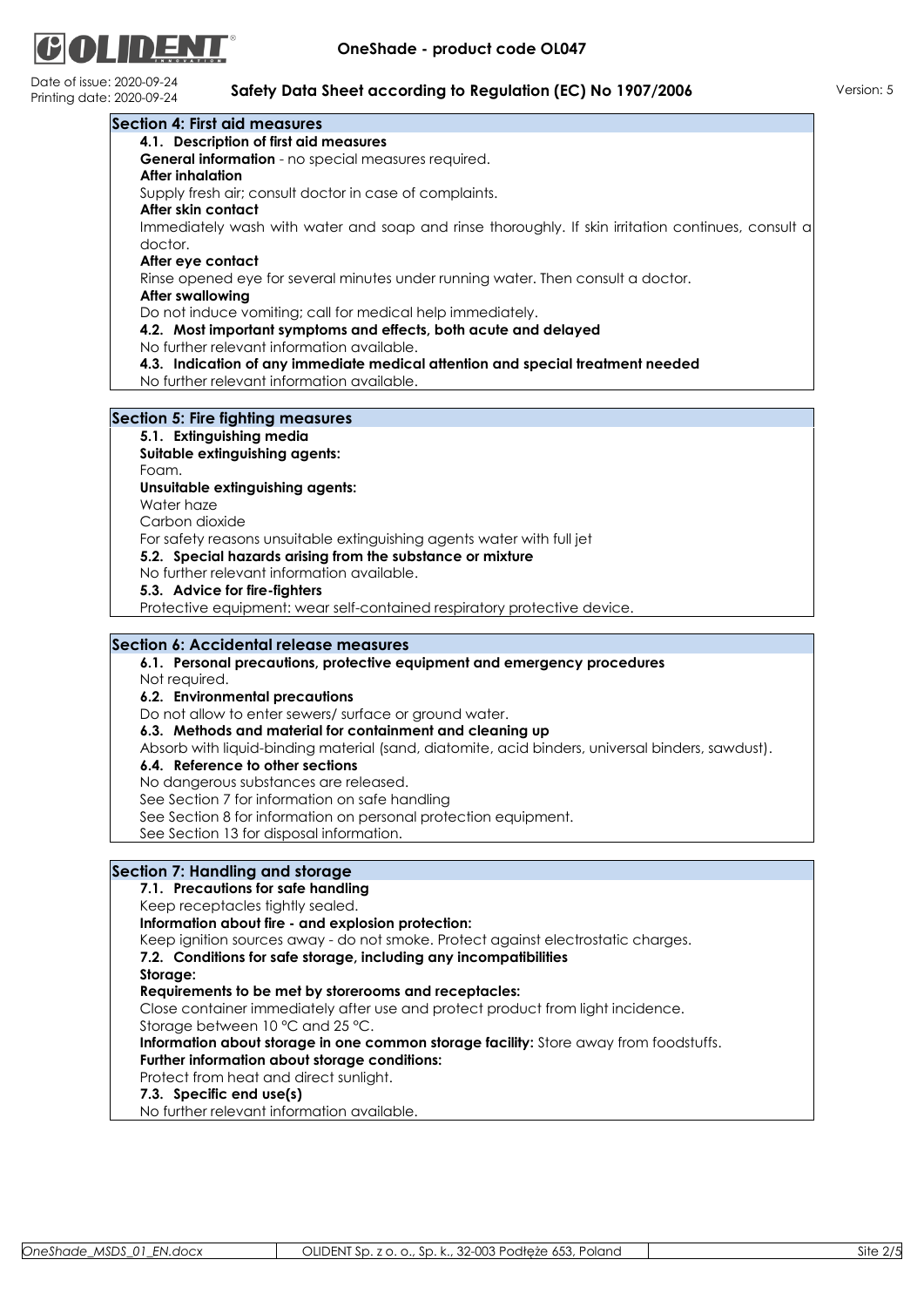

| Section 8: Exposure controls/personal protection                                                    |
|-----------------------------------------------------------------------------------------------------|
| Additional information about design of technical systems: No further data; see item7.               |
| 8.1. Control parameters                                                                             |
| Ingredients with limit values that require monitoring at the workplace:                             |
| The product does not contain any relevant quantities of materials with critical values that have to |
| be monitored at the workplace.                                                                      |
| <b>Additional information:</b> the lists that were valid during the making were used as a basis.    |
| 8.2. Exposure control                                                                               |
| Personal protective equipment (PPE):                                                                |
| <b>General protective and hygiene measures:</b>                                                     |
| Keep away from foodstuffs, beverages and feed.                                                      |
| Avoid contact with the eyes and skin.                                                               |
| Wash hands before breaks and at the end of work.                                                    |
| <b>Protection of hands:</b>                                                                         |
| Protective gloves.                                                                                  |
| <b>Material of gloves</b>                                                                           |
| Butyl rubber, BR                                                                                    |
| Penetration time of glove material                                                                  |
| $0.1 - 0.2$ mm.                                                                                     |
| Penetration time: 5 min.                                                                            |
| <b>Respiratory protection:</b>                                                                      |
| Not required.                                                                                       |
| Eye protection:                                                                                     |
| Safety glasses                                                                                      |

| <b>Section 9: Physical and chemical properties</b> |  |  |
|----------------------------------------------------|--|--|
|                                                    |  |  |

|                                          | General information                          |
|------------------------------------------|----------------------------------------------|
| Appearance:                              |                                              |
| Form:                                    | <b>Viscous</b>                               |
| Colour:                                  | Different according to colouring             |
| Odour:                                   | Weak, characteristic                         |
| Odour threshold:                         | Not determined                               |
| pH value:                                | Not determined                               |
| Change in condition:                     |                                              |
| Melting point/Melting range:             | Undetermined                                 |
| Boiling point/Boiling range:             | 251 °C                                       |
| Flash point:                             | 101 °C                                       |
| Flammability (solid, gaseous):           | Not applicable                               |
| Self-igniting:                           | Product is not self igniting                 |
| Danger of explosion:                     | Product does not present an explosion hazard |
| Explosion limits:                        |                                              |
| Lower:                                   | Not determined                               |
| Upper:                                   | Not determined                               |
| Vapour pressure:                         | Not determined                               |
| Density:                                 | Not determined                               |
| Relative density:                        | Not determined                               |
| Vapour density:                          | Not determined                               |
| Evaporation rate:                        | Not determined                               |
| Solubility in/miscibility with:          |                                              |
| Water:                                   | Not miscible or difficult to mix             |
| Partition coefficient (n-octanol/water): | Not determined.                              |
| Viscosity:                               |                                              |
| Dynamic:                                 | Not determined                               |
| Kinematic:                               | Not determined                               |
| Solvent content:                         |                                              |
| Organic solvents:                        | 0,0%                                         |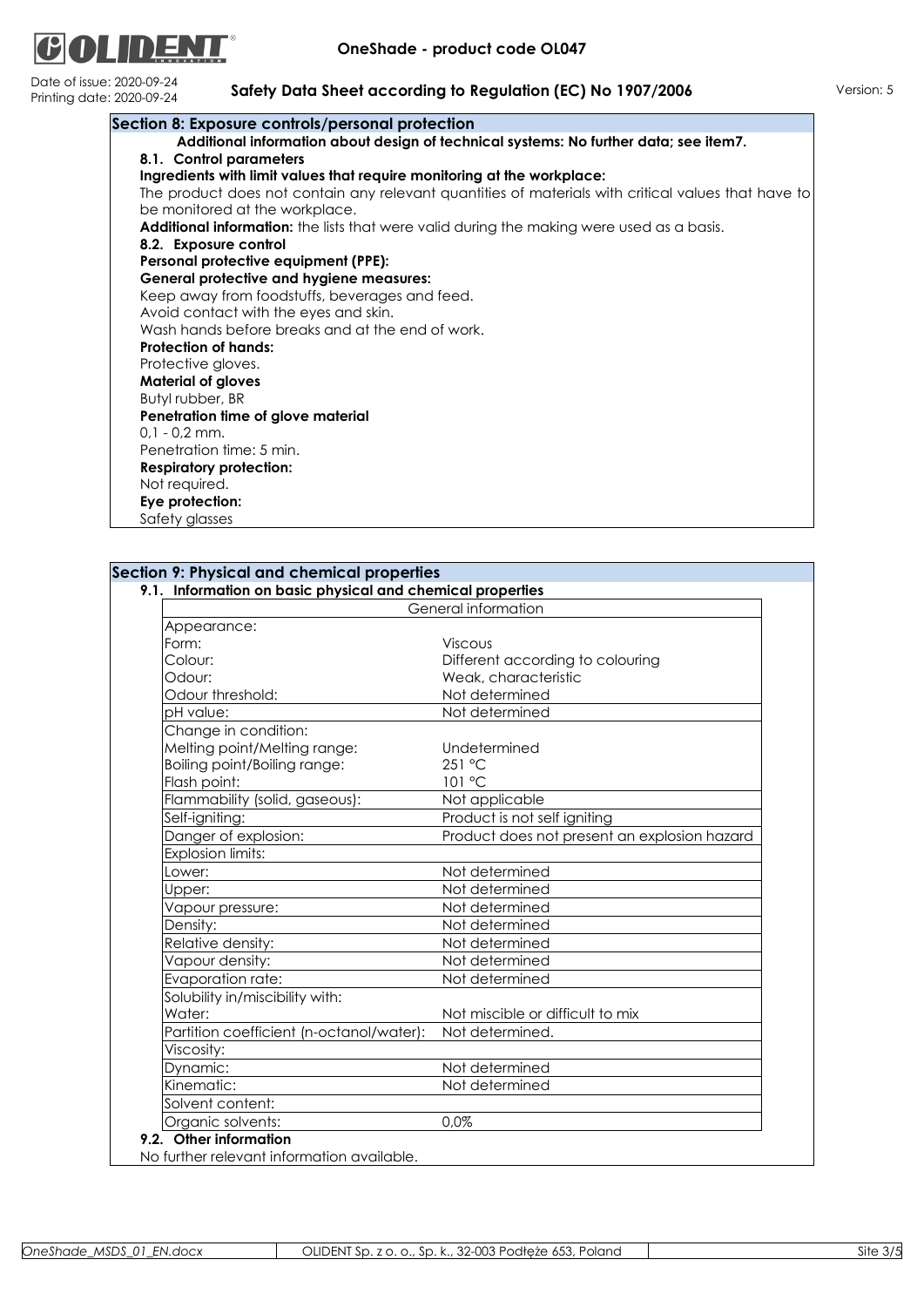

Date of issue: 2020-09-24

| date: 2020-09-24           | <b>SUILLY DUID SILEE! ACCORDING TO REGUIUILITIES, NO 1707/2006</b>                                                  |
|----------------------------|---------------------------------------------------------------------------------------------------------------------|
|                            | Section 10: Stability and reactivity                                                                                |
|                            | 10.1. Reactivity: no further relevant information available.                                                        |
| 10.2. Chemical stability   |                                                                                                                     |
|                            | Thermal decomposition/conditions to be avoided: no decomposition if used according to                               |
| specifications.            |                                                                                                                     |
|                            | 10.3. Possibility of hazardous reactions:                                                                           |
| Photoreactive              |                                                                                                                     |
| Danger of polymerization   |                                                                                                                     |
|                            | 10.4. Conditions to avoid: no further relevant information available.                                               |
|                            | 10.5. Incompatible materials:                                                                                       |
|                            | in presence of radical formers (e. g. peroxides), deoxidizing substances, and/or heavy metal ions,                  |
|                            | polymerization with heat release is possible.                                                                       |
|                            | 10.6. Hazardous decomposition products: no dangerous decomposition products known.                                  |
|                            |                                                                                                                     |
|                            |                                                                                                                     |
|                            | Section 11: Toxicological information                                                                               |
|                            | 11.1. Information on toxicological effects                                                                          |
|                            | Acute toxicity: based on available data, the classification criteria are not met.                                   |
|                            | LD50 values relevant for classification: LD-50 oral >5000mg/Kg (Rat).                                               |
|                            |                                                                                                                     |
| Primary irritant effect:   |                                                                                                                     |
|                            | Skin corrosion/irritation based on available data, the classification criteria are not met.                         |
|                            | Serious eye damage/irritation based on available data, the classification criteria are not met.                     |
|                            | Respiratory or skin sensitisation - may cause an allergic skin reaction.                                            |
|                            | CMR effects (carcinogenity, mutagenicity and toxicity for reproduction)                                             |
|                            | Germ cell mutagenicity Based on available data, the classification criteria are not met.                            |
|                            | Carcinogenicity based on available data, the classification criteria are not met.                                   |
|                            | Reproductive toxicity based on available data, the classification criteria are not met.                             |
|                            | STOT-single exposure based on available data, the classification criteria are not met.                              |
|                            | STOT-repeated exposure based on available data, the classification criteria are not met.                            |
|                            | Aspiration hazard based on available data, the classification criteria are not met.                                 |
|                            |                                                                                                                     |
|                            | <b>Section 12: Ecological information</b>                                                                           |
| 12.1. Toxicity             |                                                                                                                     |
|                            | Aquatic toxicity based on available data, the classification criteria are not met.                                  |
|                            | 12.2. Persistence and degradability: no further relevant information available.                                     |
|                            | 12.3. Bio accumulative potential: no further relevant information available.                                        |
|                            | 12.4. Mobility in soil: no further relevant information available.                                                  |
|                            | Additional ecological information:                                                                                  |
| <b>General notes:</b>      |                                                                                                                     |
|                            | Water hazard class 2 (German Regulation) (Self-assessment): hazardous for water.                                    |
|                            | Do not allow product to reach ground water, water course or sewage system.                                          |
|                            |                                                                                                                     |
|                            | Danger to drinking water if even small quantities leak into the ground.<br>12.5. Results of PBT and vPvB assessment |
|                            |                                                                                                                     |
| <b>PBT:</b> not applicable |                                                                                                                     |
| vPvB: not applicable       |                                                                                                                     |
|                            | 12.6. Other adverse effects: no further relevant information available.                                             |
|                            |                                                                                                                     |
|                            | <b>Section 13: Disposal considerations</b>                                                                          |
|                            | 13.1. Waste treatment methods                                                                                       |
| <b>Recommendations</b>     |                                                                                                                     |
|                            | Must be specially treated adhering to official regulations.                                                         |
|                            | Must not be disposed together with household garbage. Do not allow product to reach sewage                          |
| system.                    |                                                                                                                     |
|                            | European waste catalogue                                                                                            |
|                            | 08 04 10   waste adhesives and sealants other than those mentioned in 08 04 09                                      |
|                            |                                                                                                                     |

## **Uncleaned packaging**

## **Recommendations**

Packaging that may not be cleansed are to be disposed of in the same manner as the product. **Recommended cleansing agents:** alcohol.